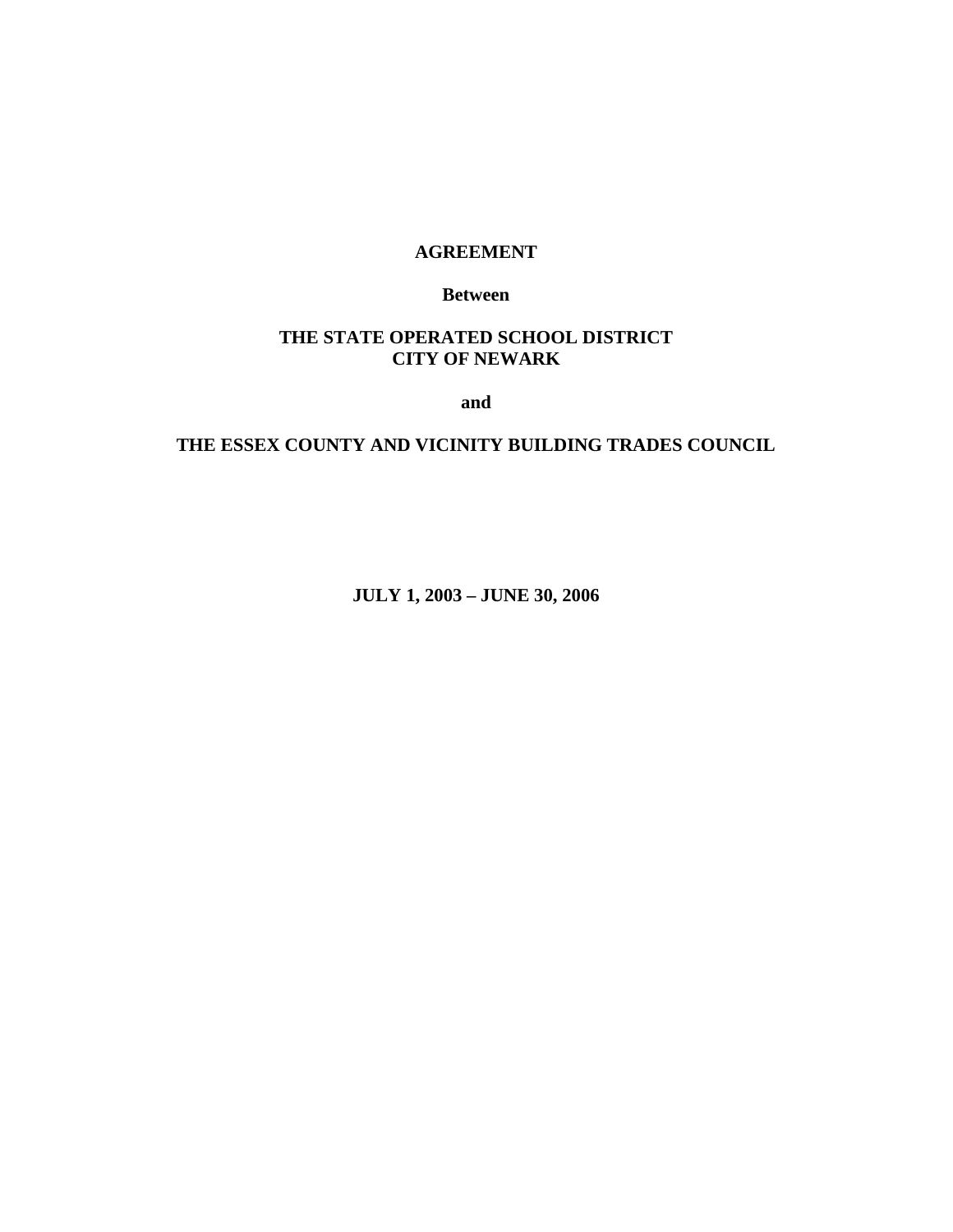### **NEGOTIATING TEAMS**

### **NEWARK PUBLIC SCHOOLS**

l

l

l

 $\overline{a}$ 

 $\overline{a}$ 

 $\overline{a}$ 

l

l

l

Raymond A. Cassetta -Labor Relations Consultant Steven Morlino -Executive Director of Facilities Raphael Felli -Director of Labor Relations Douglas Bland -Director of Facilities Support

### **BUILDING TRADES COUNCIL**

Martin J. Schwartz – Building Trades Council

Jim Duffy – Local 164-IBEW

Steve Preziosi – Local 4 – Masons

Joseph Demark – Local 25 Sheet Metal Workers

John Clark – Local Carpenters

William Kennedy – Local 24 – Plumbers

Vernon Walker – District Council – 711 Painters

David Critchley – Local 4 – Roofers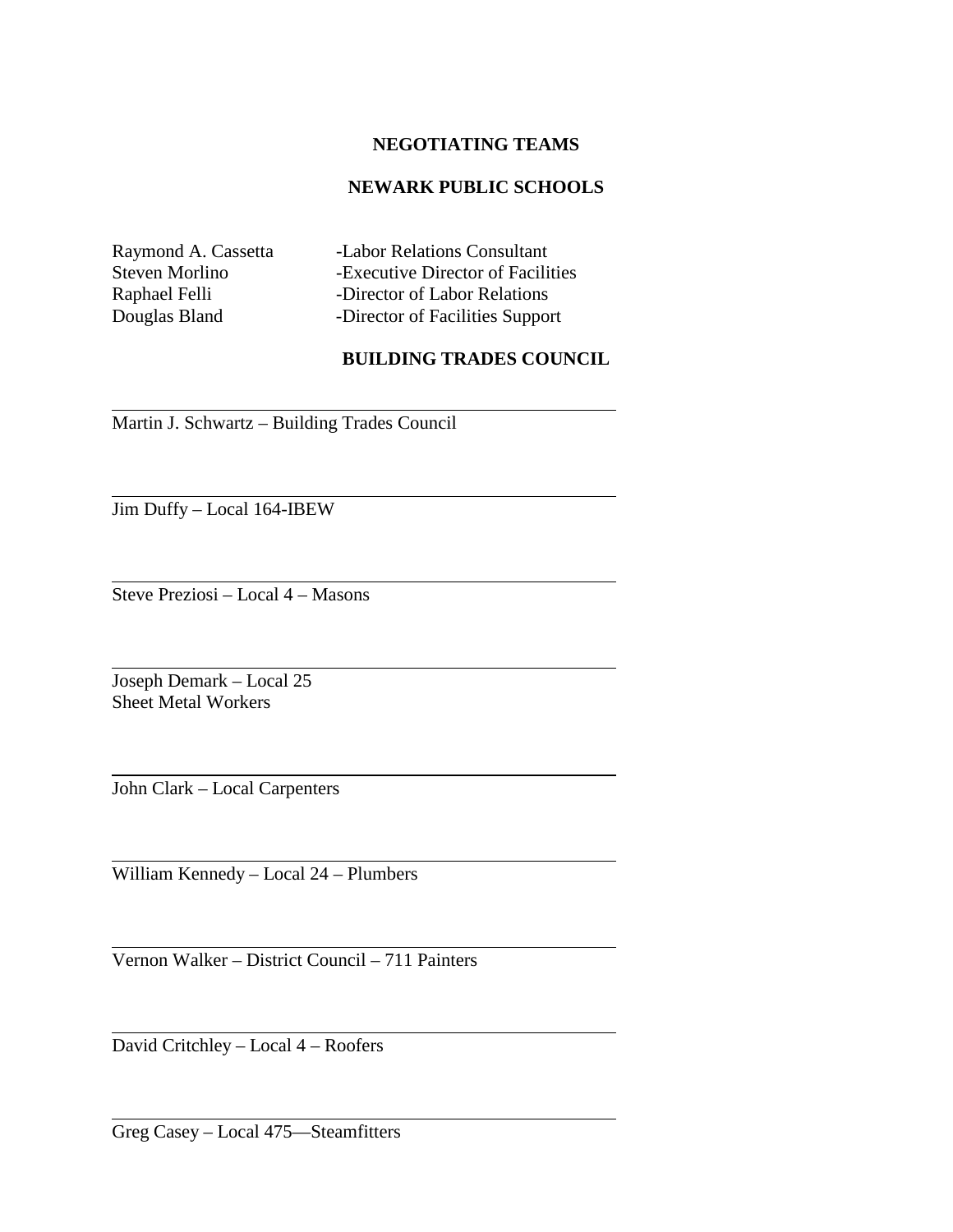## **TABLE OF CONTENTS**

| I           |                       |
|-------------|-----------------------|
| Π           |                       |
|             |                       |
|             |                       |
|             |                       |
| Ш           |                       |
|             |                       |
|             |                       |
|             |                       |
|             |                       |
|             | 5. Change In Schedule |
| IV          |                       |
|             |                       |
|             |                       |
| V           |                       |
| VI          |                       |
| VII         |                       |
| <b>VIII</b> |                       |
| IX          |                       |
| X           |                       |
|             |                       |
|             |                       |
|             |                       |
|             |                       |
|             |                       |
|             |                       |
|             |                       |
|             |                       |
|             |                       |
|             |                       |
|             |                       |
|             |                       |
|             |                       |
| XI          |                       |
| XН          |                       |
| XШ          |                       |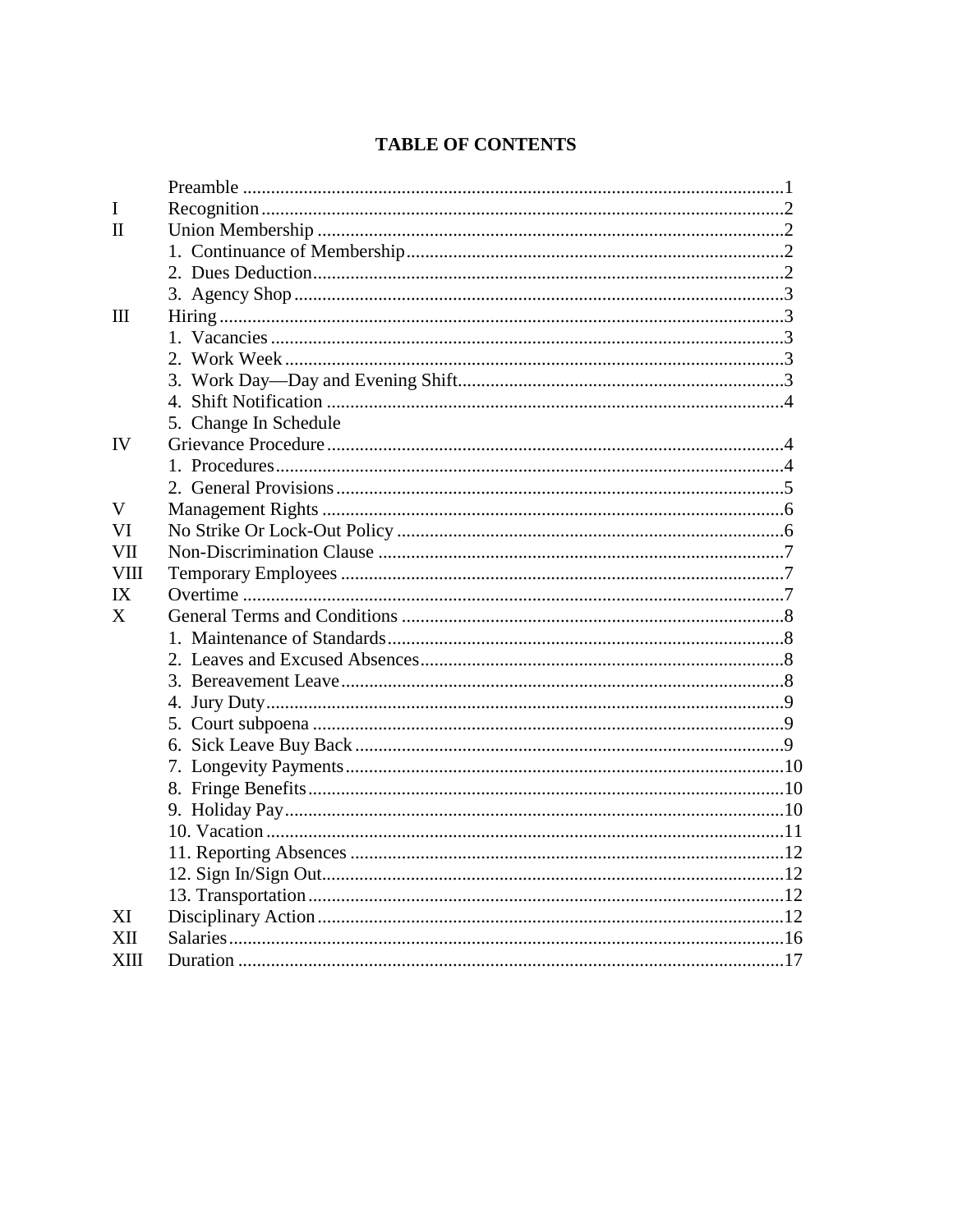## **PREAMBLE**

WHEREAS, the Newark Public Schools, in the County of Essex, Newark, New Jersey, seeks to promote and maintain mutually harmonious relations between the Newark Public Schools and those of its employees who are represented by the Essex County and Vicinity Building Trades Council and who may be affected by the terms of this Agreement; and

WHEREAS, the Legislative of the State of New Jersey has enacted into law Chapter 303 of the Laws of New Jersey of 1968 amended known as the "New Jersey Employer-Employee Relations Act" (N.J.S.A. 34:13a-1 et seq.): and

WHEREAS, the Newark Public Schools is subject to the provisions of Title 18A N.J.S.A. and the rules and regulations of the New Jersey State board of Education; and

WHEREAS, the parties hereto have agreed to enter into an agreement which shall not be inconsistent with the aforesaid Chapter 303 or the rules and regulations of the New Jersey Department of Personnel, of Chapter 18A and the rules and regulations of New Jersey State Board of Education; and

WHEREAS, the Essex County and Vicinity Building Trades Council represents a majority of the employees herein certified as an appropriate unit for the purpose of collective negotiations.

NOW, THEREFORE, THIS AGREEMENT is made and entered into effect as of July 1, 2003.

### **THE NEWARK PUBLIC SCHOOLS IN THE COUNTY OF ESSEX**

and

### **THE ESSEX COUNTY AND VICINITY BUILDING TRADES COUNCIL**

(hereinafter referred to as the "Council on behalf of its constituent Local Unions)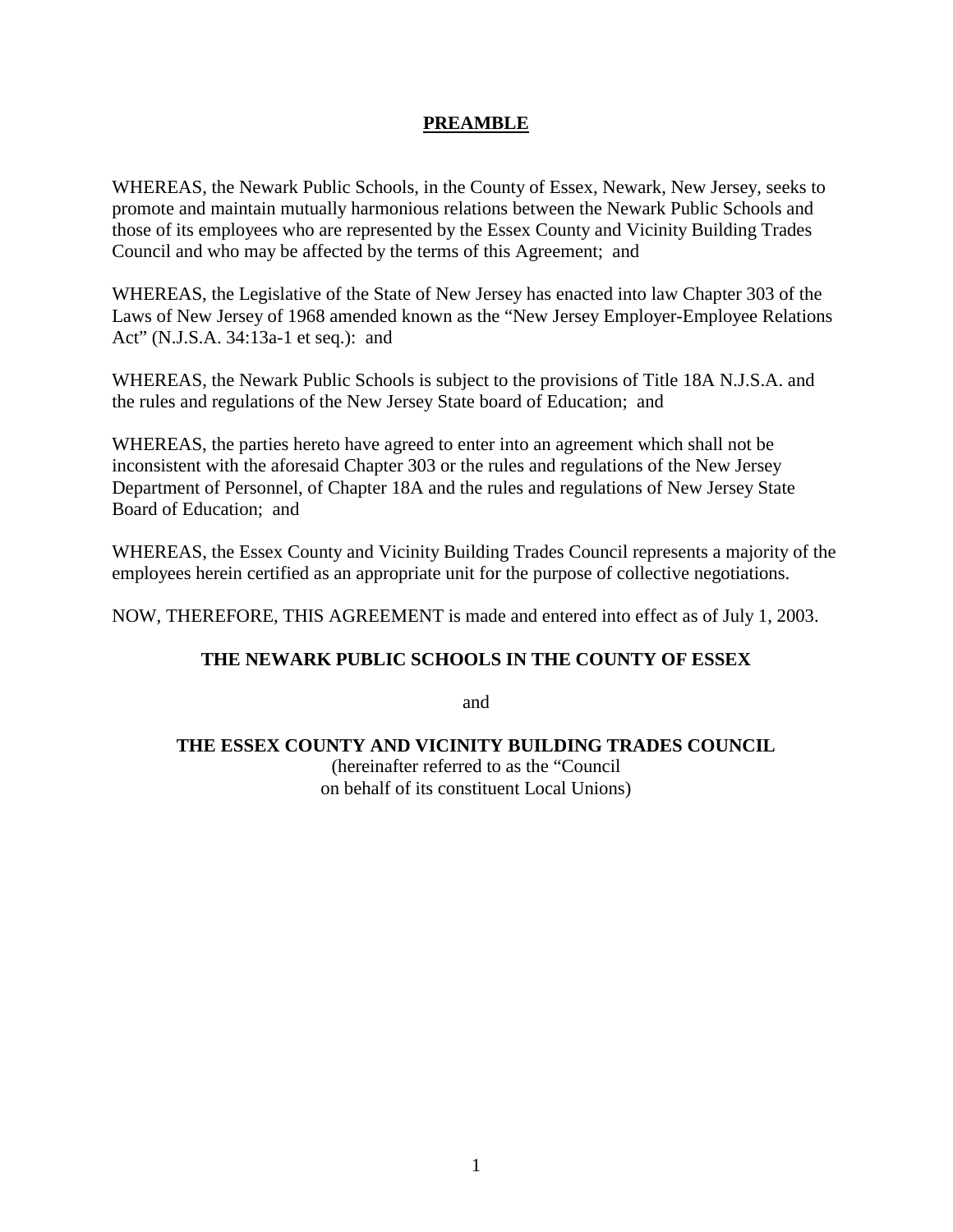## **ARTICLE I**

## **RECOGNITION**

The Newark Public Schools hereby recognizes the Council as the sole and exclusive representative for collective bargaining negotiations concerning the terms and conditions of employment of the trade personnel employed by the Newark Public Schools consisting of carpenters, electricians, bricklayers, glaziers, heating ventilation air conditioning, masons, painters, plumbers, laborers, roofers, sheet metal workers and steam fitters, together with foreman and apprentices of each craft.

## **ARTICLE II**

## **UNION MEMBERSHIP**

#### **Section 1—Continuance of Membership**

All present employees who are members of a constituent Local of the Council on the date of execution of this Agreement may remain members of said Local Union. All new permanent employees who are hired during the term of this Agreement may become and remain members of a constituent Local Union of the Council. The Newark Public Schools or any of its staff shall in no way or form interfere with or discourage either the solicitation of membership by the Council, or the maintenance of membership in a constituent Local of the Council of its employees in this unit.

#### **Section 2—Dues Deduction**

The Newark Public Schools shall deduct and transmit monthly membership dues and other proper assessments from the earned wages or salaries of each member in the unit upon the written authorization of that employee. The total monthly amount so deducted shall be forwarded regularly to the Officer of the designated Local Union, duly authorized to receive such payment.

The Council shall provide the Newark Public Schools with the name and address of each Local Union identifying which trade it covers, for purposes of transmitting dues, effective July  $1<sup>st</sup>$  of each year.

The Newark Public Schools shall provide the Union with copies of all job vacancy announcements for positions in their bargaining unit.

The Newark Public Schools shall provide the Council with copies of the Department of Personnel (formerly Civil Service) job opportunities bulletin each month.

The Newark Public Schools shall provide the Council with a copy of the monthly District agenda.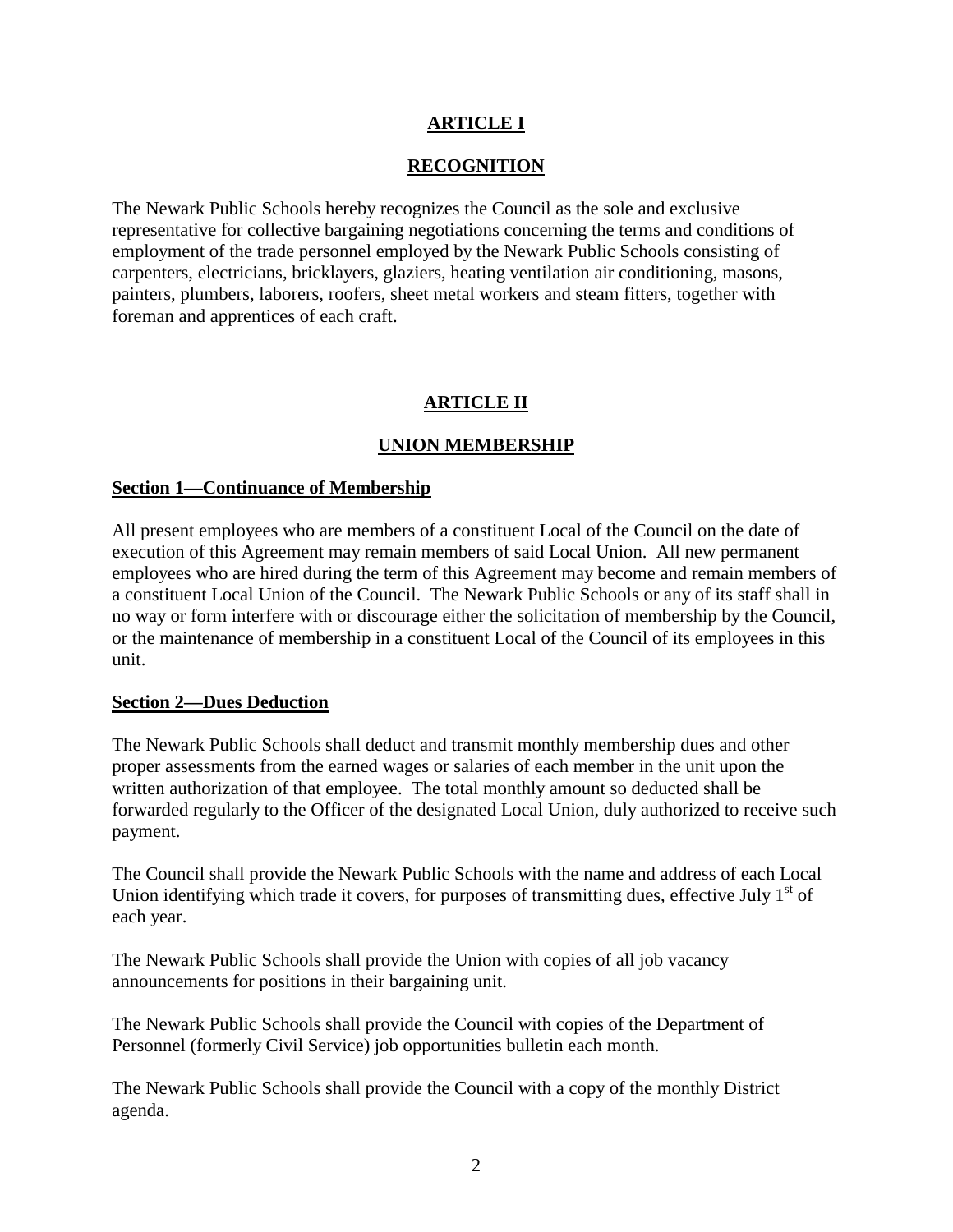#### **Section 3—Agency Shop**

It is agreed pursuant to the "New Jersey Employer-Employee Relations Act", as amended, all non-members of the Union shall pay to the Union a representation fee in lieu of dues for services rendered by the Union in an amount equivalent to the regular membership dues, initiation fees and assessments charged by the Union to its own members, but in no event shall such fee exceed 85% of the regular membership dues, fees and assessments.

## **ARTICLE III**

### **HIRING**

### **Section 1—Vacancies**

Should vacancies occur or new openings be created, the Newark Public Schools shall advise the Council of such vacancies or job openings and receive applications from the applicants referred by the Council.

### **Section 2—Work Week**

Except for such days as are designated as holidays within the calendar adopted by the Newark Public Schools and applicable to members of the bargaining unit and except for such additional holidays as may be granted from time to time to said bargaining unit members, their regular work week will consist of five (5) working days beginning on Monday and ending on Friday.

#### **Section 3—Work Day—Day and Evening Shift**

- A. The first shift for tradesmen may being as early as 7:00 a.m. but no later than 9:00 a.m. The shift shall consist of seven and one-half  $(7-1/2)$  consecutive hours including a onehalf (1/2) hour unpaid lunch period.
- B. The second shift for tradesmen shall receive a 10% pay differential and may begin as early as 1:30 p.m. but not later than 4:00 p.m. The shift shall consist of seven and onehalf  $(7-1/2)$  consecutive hours including a one-half  $(1/2)$  hour lunch period. When the Director of Facilities Support determines that the second shift should begin work earlier than 3:00 p.m., and when the earlier starting time creates economic hardship for a tradesman, the Director of Facilities Support shall have the sole discretion to permit the tradesman to start work at 3:00 p.m.
- C. The third shift for tradesmen shall receive a 15% pay differential and may begin at 10:00 p.m. and end at 5:30 a.m. The shift shall consist of seven and one-half (7-1/2) consecutive hours including a one-half (1/2) hour unpaid lunch period.

Notification of at least five (5) work days is required before a shift starting time may be changed.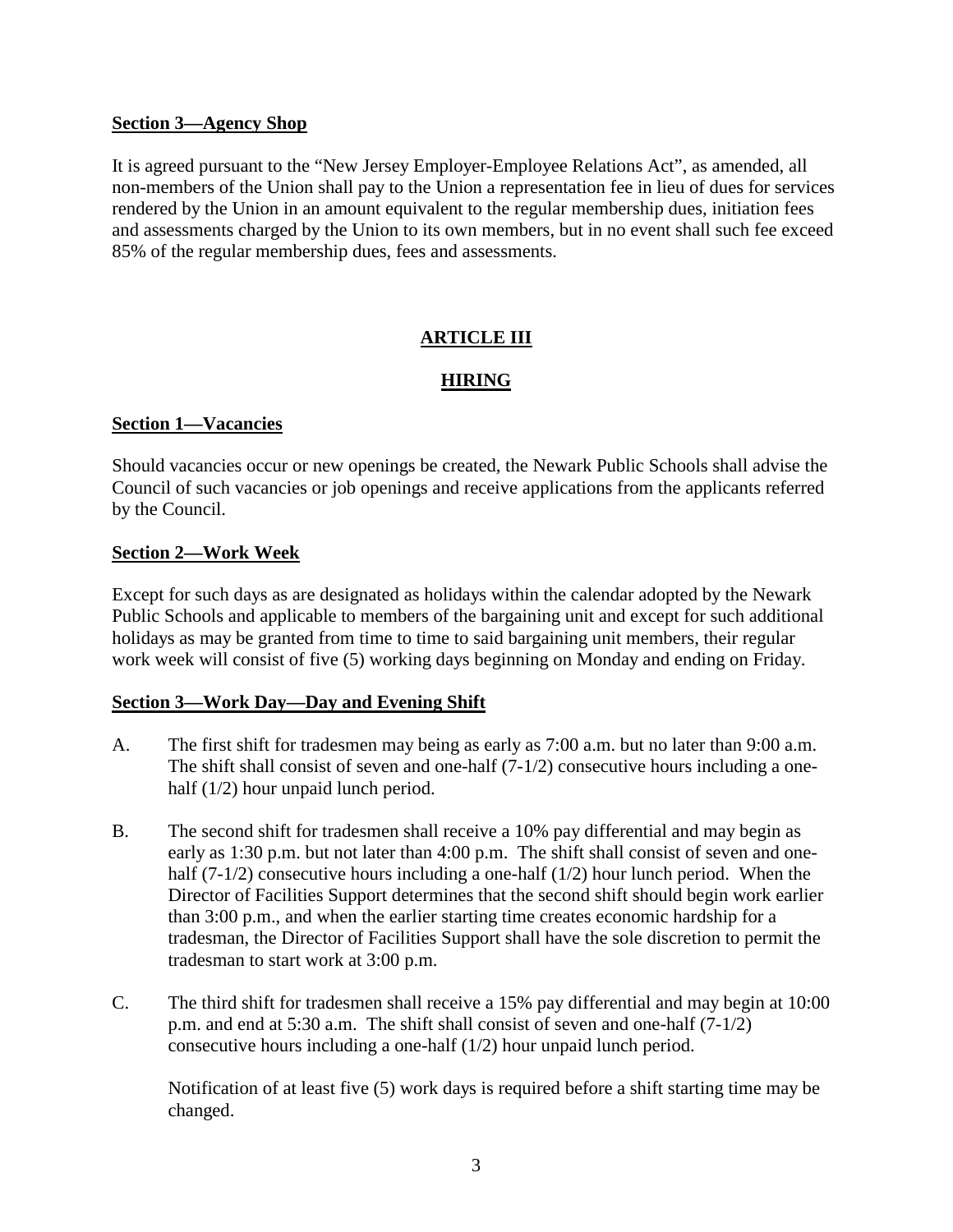D. There shall be one (1) foreman on the second and/or third shift when there are more than two (2) tradesman of the same trade working on that shift. In cases where there are two (2) tradesmen or less, no foreman is required to be on duty.

### **Section 4—Shift Notification**

Employees shall be given their shift on June  $15<sup>th</sup>$  of each year to become effective July  $1<sup>st</sup>$  of each year.

### **Section 5—Change In Schedule**

- A. An employee's work shift may be changed with two (2) weeks prior notice to the employee and the union. When an involuntary shift change is necessary the least senior employee in the trade shall be given the change in work shift. Shift changes shall be for a minimum of twenty (20) workdays.
- B. Any employee may request a change to the day shift upon written notification, at least sixty (60) days in advance to the director of Facilities Support. Any changes in shift shall be approved or disapproved, based on need and availability as determined by the Executive Director of Facilities.

## **ARTICLE IV**

## **GRIEVANCE PROCEDURE**

#### **Definition**

A Grievance is defined as any dispute or controversy between the Council and the Newark Public Schools or its representative concerning the interpretation, application or enforcement of the provisions of this contract or rules, regulations or orders of the Newark Public Schools or any State agency which may apply to members of this unit.

### **Section 1—Procedures**

#### **Step 1**

In the event that any grievance should arise between an employee and his immediate superior or supervisors, the employee, together with a union representative, shall present the grievance informally to the superior most immediately involved and every effort shall be made to resolve the grievance informally.

### **Step 2**

If no satisfactory resolution of the informal presentation of the grievance is reached within fifteen (15) working days, the employees, together with the union representative, may reduce the grievance to writing and shall submit the grievance in formal written form to the aforementioned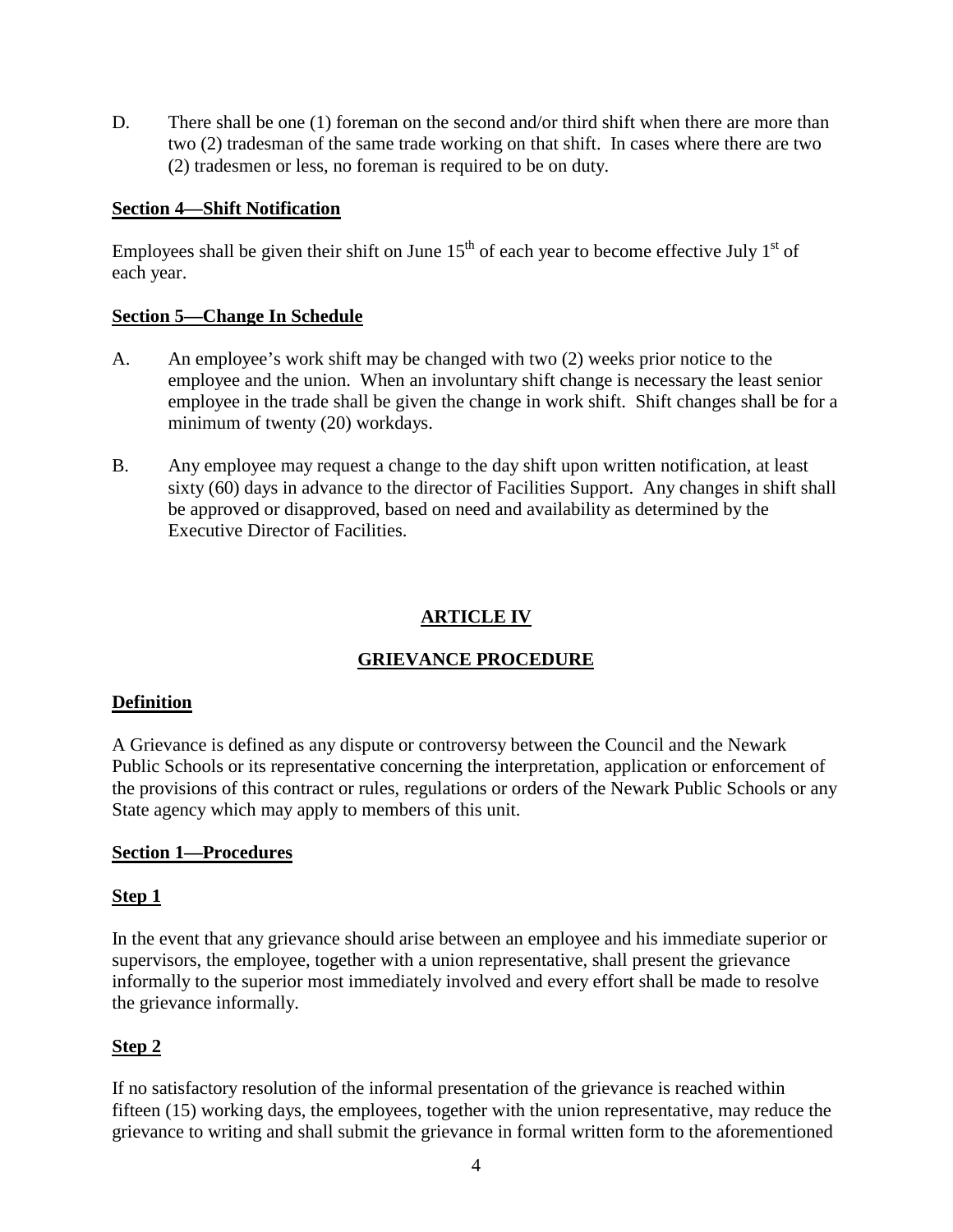superior who shall respond in writing to the employee and shall forward a copy of their response to the Union and to the Labor Relations Office.

# **Step 3**

If no satisfactory resolution of a Step 2 grievance is reached within fifteen (15) working days, the grievant or the Union may appeal the decision at Step 2 to the State District Superintendent, or his designee, who shall, within fifteen (15) working days conduct a conference with the employee and a union representative to review the grievance. The State District Superintendent or his designee shall submit a written decision on the grievance to the employee and the Union.

## **Step 4**

In the event a grievance is not settled as a result of the above procedures, the Council may have the grievance submitted to Binding Arbitration by giving notice within ten (10) working days after the Step 3 decision has been given to the employee and the Union. A written request for arbitration shall be sent to the Newark Public Schools Grievance committee requesting such arbitration to be conducted as described below:

- A. The Arbitration Award shall be final and binding. All parties shall abide by the same, and it shall be enforceable under the laws of the State of New Jersey.
- B. All arbitrations shall be conducted by one (1) neutral arbitrator who shall be chosen by mutual agreement between the Newark Public Schools and the Union, except that the individual so chosen shall be a member of the American Arbitration Association. The neutral arbitrator shall be named thirty (30) days after the signing of the agreement.

If the parties cannot reach an agreement the arbitrator shall be selected pursuant to the rules of the New Jersey Board of Mediation.

The cost and expenses of the arbitrator shall be equally shared by the Newark Public Schools and the Council. Services of the arbitrator may be discontinued by either the Newark Public Schools or the Union except that such termination shall not affect any grievance upon which a hearing has commenced.

C. The arbitrator shall be empowered to hear and determine only grievances within the scope of the definition of grievances as contained in this article. In the performance of duties the arbitrator shall be bound by and comply with the provisions of this Agreement.

He shall have no power to add to, delete from, or modify in any way of the provisions of this Agreement. His decision shall be binding and in writing and shall set forth the opinions and conclusions on the issues submitted. His decision shall not usurp the functions or powers of the Newark Public Schools as provided by law.

## **Section 2—General Provisions**

A. Nothing contained herein shall prevent any member in this unit from presenting his/her own grievance and representing himself/herself, providing notification of all meetings,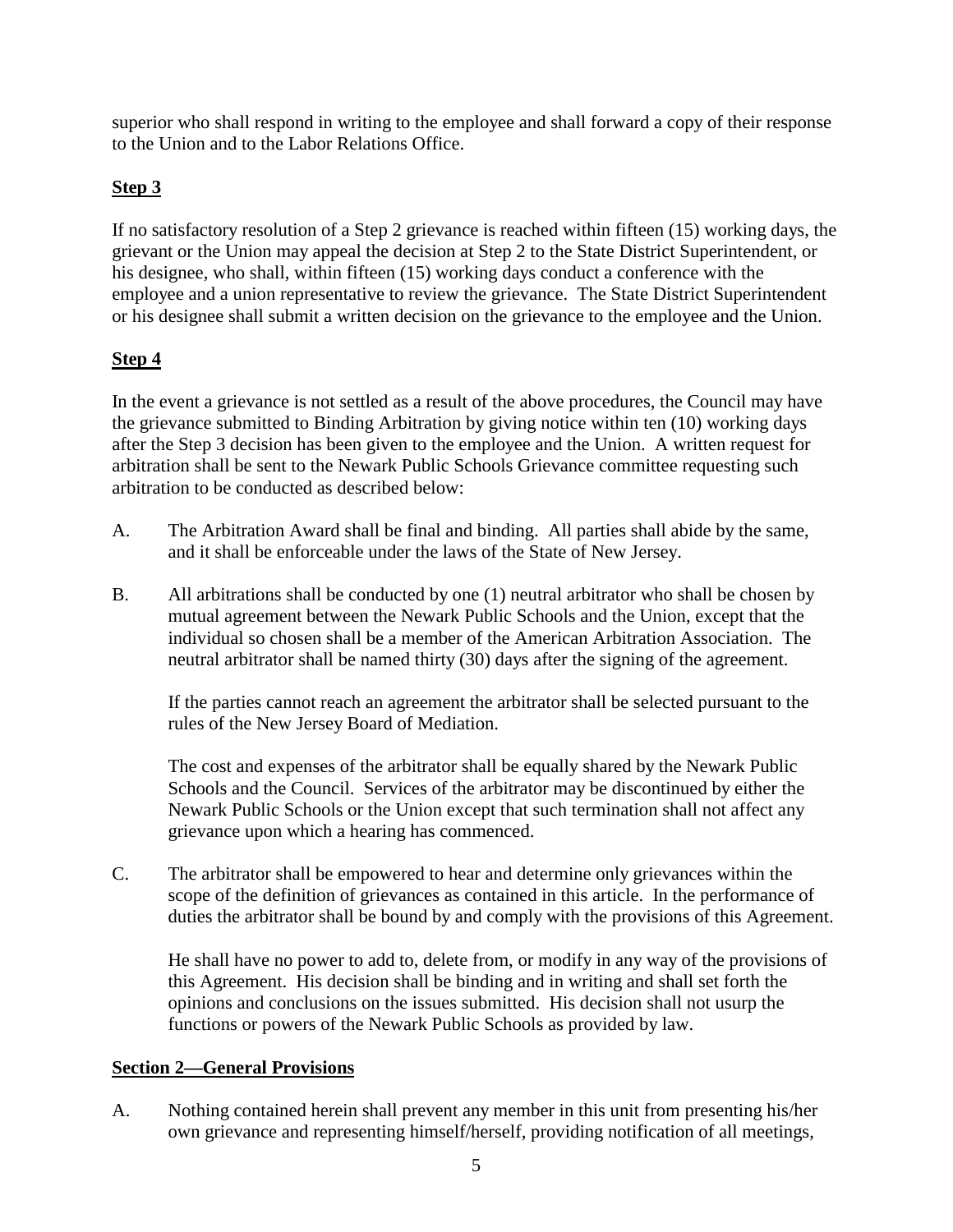steps and written responses are given to the Building Trades Council and the Council is given the opportunity to be present at any or all steps of the grievance procedure.

- B. The steps provided for may be waived by mutual agreement of the parties and the time limits changed by similar mutual agreement of the parties.
- C. If the Newark Public Schools fails to meet and/or answer any grievance within the time limits as provided in this article, such grievance may be processed to the next step.
- D. Any and all provisions of the agreement pertaining to grievances and arbitration shall be subject to New Jersey Department of Personnel Rules and Regulations, and the Grievance Procedures established herein shall not apply to any matter which is recognizable under New Jersey Department of Personnel Statutes or New Jersey Department of Personnel Rules and Regulations.
- E. If the Council fails to properly initiate or process any grievance to the next step within the time limits, the grievance shall be considered moot.
- F. A grievance must be filed at Step 1 within ninety (90) calendar days from the date on which the act which is the subject of the grievance occurred, or ninety (90) days from the date the employee should reasonably have known of its occurrence.

## **ARTICLE V**

### **MANAGEMENT RIGHTS**

The Newark Public Schools retains the exclusive authority and right to manage its operations and to direct the members of this unit, except as such authority is affected or modified by the terms of this Agreement. This right shall include, but not be limited to the right to direct, hire, promote, assign, suspend, demote, discharge or take other disciplinary action with just cause with references to its employees as provided by law and the rules and regulations of the Newark Public Schools and the New Jersey Department of Personnel.

### **ARTICLE VI**

### **NO STRIKE OR LOCK-OUT POLICY**

The Union members of this unit agree that during the period of this Agreement, there shall be no strikes, work stoppages, or other concerted refusal to perform work by the employees covered by this Agreement. The Newark Public Schools agrees not to institute a lock-out of the employees in this unit during the period of this Agreement.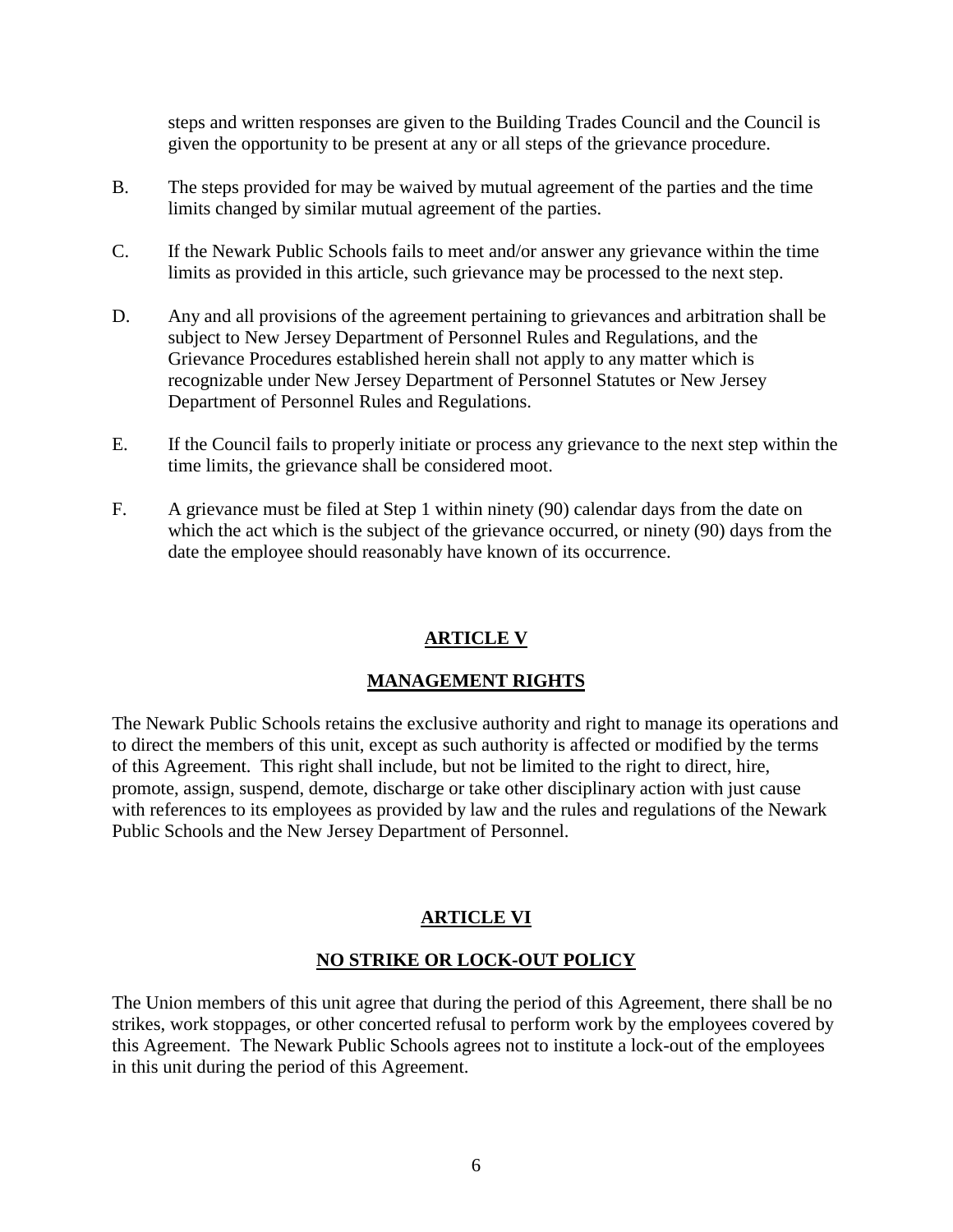## **ARTICLE VII**

### **NON-DISCRIMINATION CLAUSE**

The parties shall not discriminate against any employee or applicant for employment, membership in the Council or representation by the Union, because of race, color, creed, religion, national origin, ancestry, sex, age, marital status or physical impairment. No employee shall be discriminated against or in any way affected by Union membership, bylaws, rules and regulations, constitutional provisions or any other aspects or obligations of Union membership, policies or requirements.

Whenever the term "He", "His", or "Men" is used in this Agreement, it is intended to apply to either gender and is used for convenience only.

### **ARTICLE VIII**

### **TEMPORARY EMPLOYEES**

In the event temporary employees are needed in any position covered by this Agreement, The Newark Public Schools shall request applicants from the respective Local Union Hiring Halls and they shall be paid the prevailing rate plus fringe benefits payments. If they should thereafter become permanent employees, they shall be covered by this Agreement.

The Council agrees that there will be no discrimination of any kind in its acceptance or rejection of Council referrals.

### **ARTICLE IX**

#### **OVERTIME**

Overtime shall be defined as extra work performed by a member of the unit over and above the regular work hours or at any time during a designated holiday, Saturday or Sunday.

- A. Overtime beyond the regular work day shall be calculated on the basis of time and onehalf; that is the regular hourly rate of pay multiplied by one and one-half  $(1-1/2)$ .
- B. For the purpose of calculating such overtime, time reports shall show the amount of time worked to the nearest quarter of an hour.
- C. At no time shall the Newark Public Schools be obligated to render overtime payment on any day that is not a scheduled pay date.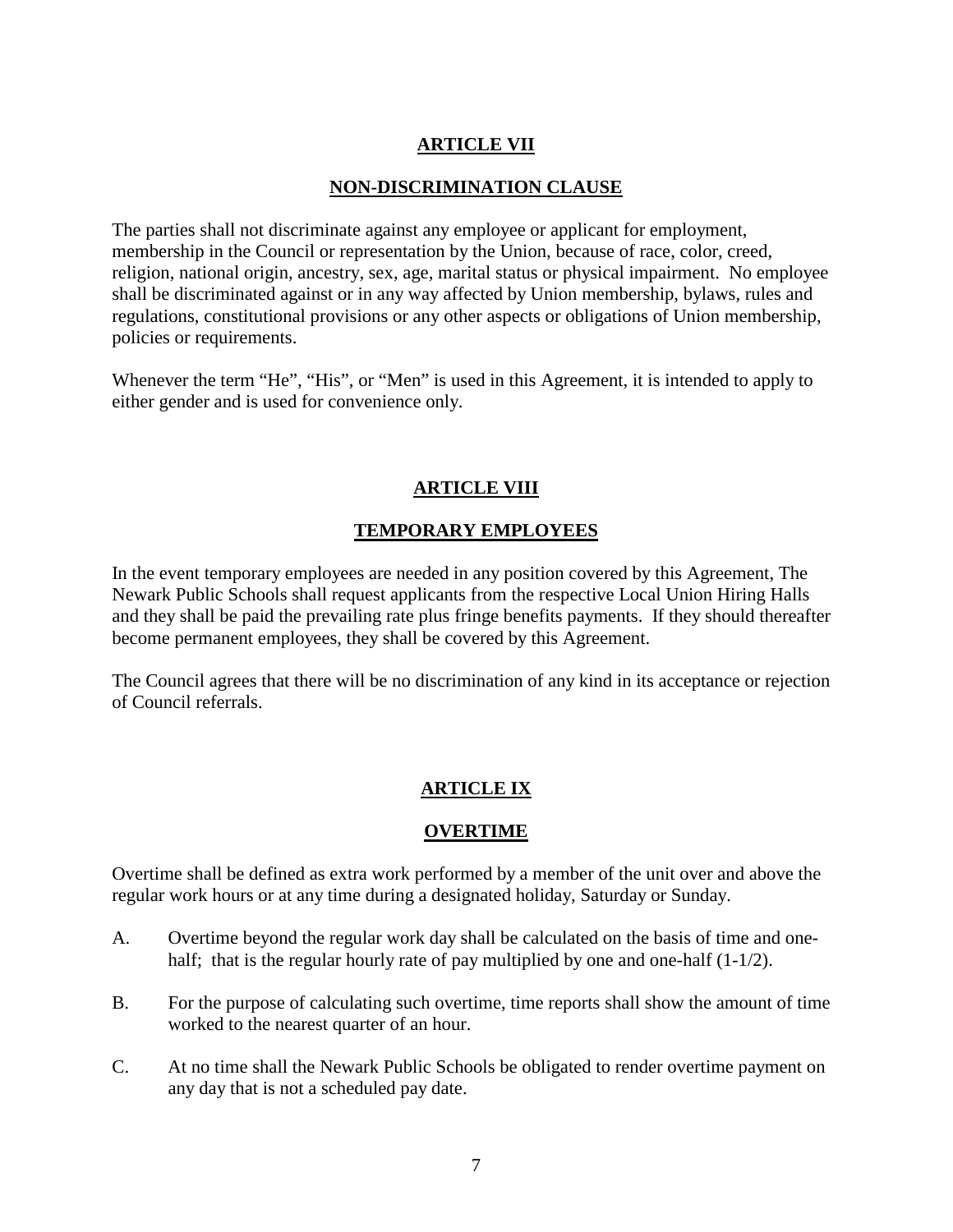- D. If a member of the bargaining unit is required to work as a result of a break-in or other emergencies, the employee shall be paid for a minimum of four (4) hours at the hourly rate multiplied by one and one-half  $(1-1/2)$ . The determination whether or not to require the employee to report in an emergency situation shall be made by the Director of Repair and Maintenance. If another break-in or other emergency occurs during the four (4) hours for which the employee is being paid the employee will not be eligible for another four (4) hours of pay. In the event an emergency call-in or multiple call-ins extend the employee's time on the job beyond four (4) hours the employee will be paid for all additional time at his/her overtime rate.
- E. A report on scheduled overtime will be given to the shop steward at the end of each month.

## **ARTICLE X**

## **GENERAL TERMS AND CONDITIONS**

### **Section 1—Maintenance of Standards**

All vacation, holiday, fringe benefits and other conditions of employment currently provided by the Newark Public Schools to the unit employees shall continue during the term of this Agreement, except as modified herein.

### **Section 2—Leaves and Excused Absences**

- A. All employees shall be granted sick leave for illness for fifteen (15) days each year, effective July 1.
- B. Employees in the bargaining unit with service in excess of one (1) year shall be granted three (3) personal days each year, effective July 1. Request for personal days must be submitted at least two (2) days prior to the requested day.
- C. For purposes of "A" and "B" above, employees in the unit with less than one (1) year of service shall earn sick and personal days on a pro-rated basis according to established procedure.

### **Section 3—Bereavement Leave**

No deduction of salary shall be made for absences due to death in the immediate family or household, absence not to exceed five (5) consecutive working days immediately following the death.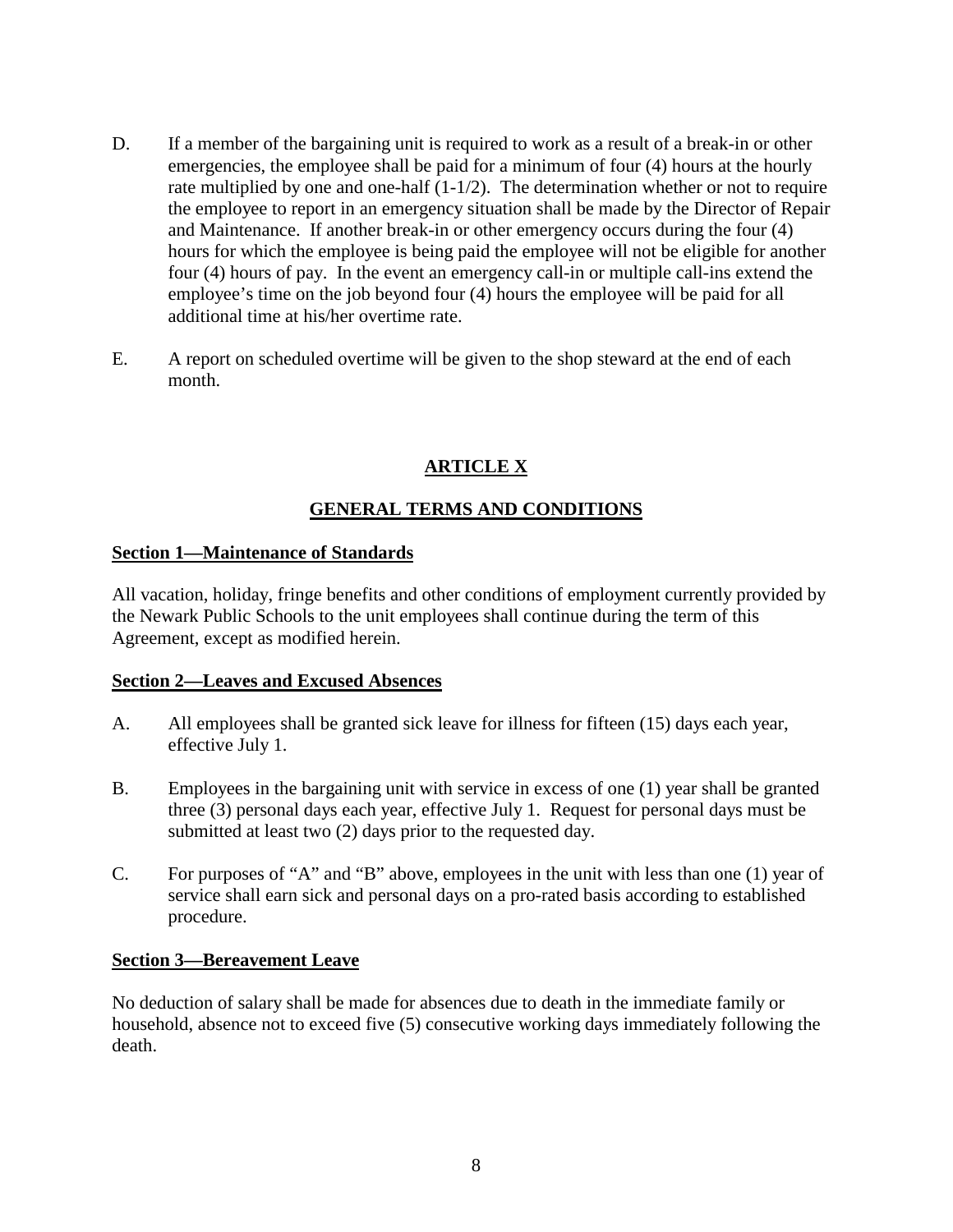Immediate family is defined as:

Spouse Foster father, father-in-law Children Guardian Mother Sister Foster mother, mother-in-law Brother Guardian Grandmother Father Grandfather Grandfather

Employees absent as a result of the death of a family member shall submit verification of relationship.

In the case of death of any other relative residing in the employee's household, the Newark Public Schools will require proof of residency.

The Newark Public Schools will require verification of relationship within five (5) days immediately following the employee's return to work.

### **Section 4—Jury Duty**

Time required as a juror shall be considered a full working day. Absences due to jury duty shall be considered leave with pay. Anyone assigned to the afternoon or evening shift shall be entitled to equal time off as leave with pay from his/her next regular scheduled shift for all time spent as juror.

### **Section 5—Court Subpoena**

Absence on account of court subpoena shall be considered leave with pay. Anyone assigned to an afternoon or evening shift shall be entitled to equal time off as leave with pay from his/her next regularly scheduled shift.

The Newark Public Schools shall not grant leave with pay for any subpoena/summons regarding matters of a personal nature.

Leave with pay will be granted for worker's compensation appearances upon presentation of proper written documentation to the Labor Relations Unit.

#### **Section 6—Sick Leave Buy Back**

Employees who retire shall be eligible to convert accumulated sick leave to cash on the following basis:

A. For the first one hundred (100) days accumulated, one (1) day for each five (5) days accumulated, said one (1) day compensable at  $1/260<sup>th</sup>$  of the rate of pay for said employee.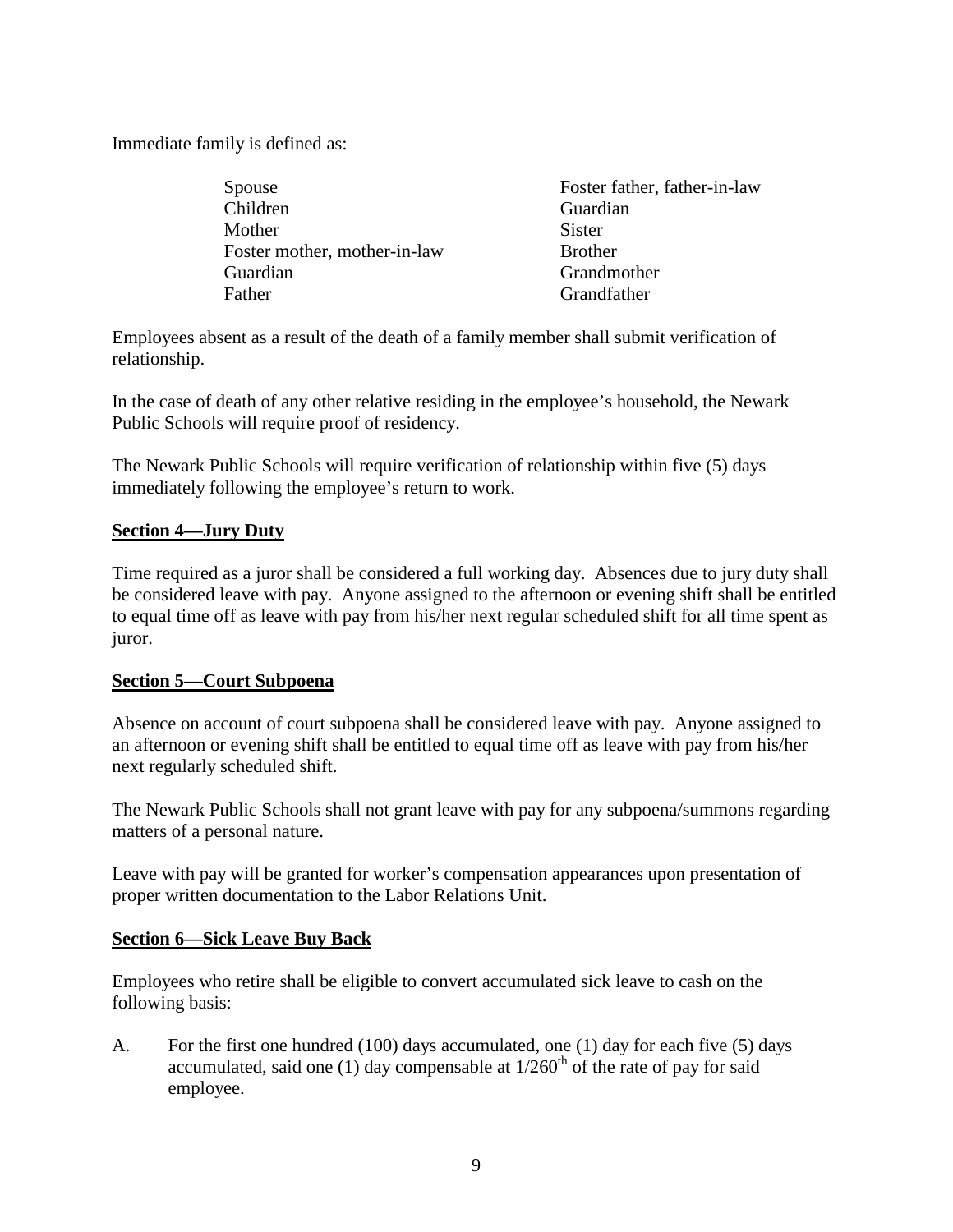B. For all accumulated sick days in excess of one hundred (100) days, one (1) day for each five (5) accumulated days, said days to be compensable at the rate of seventy dollars (\$70.00) each.

### **Section 7—Longevity Payments**

Longevity payments shall be made starting in the  $20^{th}$ ,  $25^{th}$  and  $30^{th}$  year of employment.

Longevity for employees covered by this Agreement shall be:

|    | July 1, 2003 | July 1, 2004 | July 1, 2005 |
|----|--------------|--------------|--------------|
| 20 | \$650        | \$800        | \$950        |
| 25 | 1300         | 1600         | 1900         |
| 30 | 1950         | 2400         | 2850         |

These amounts represent the full payment and are not cumulative.

### **Section 8—Fringe Benefits**

A. The Newark Public Schools agrees to make available to all employees in the unit and their dependents a program of optical and prescription benefits.

The employee co-payment for prescription benefits shall be five dollars (\$5.00).

B. New employees will not be eligible for any benefits under this section until they have completed thirty (30) working days and have submitted all the necessary application forms for such benefits. The Newark Public Schools shall not be responsible for coverage for any employee who has not submitted proper application and verification forms for such benefits.

### **Section 9—Holiday Pay**

- A. Employees shall be entitled to seventeen (17) paid holidays per year. Twelve (12) of these holidays will be fixed in the school calendar and five (5) will be floating holidays. The five (5) floating holidays may only be taken between September 1 and June 30 on days when the schools are open.
- B. Floating holidays will be administered monthly. One week before the first working day of each month, a request in writing to take any or all of the five (5) floating holidays must be submitted to the employee's supervisor. Granting of floating holidays will be done by seniority and the workload of the Newark Public Schools.
- C. When no requests are submitted one week before the first working day of the month, floating holidays will be granted on a first-come first-serve basis for that month. Requests for floating holidays must be made one week in advance to the employee's supervisor.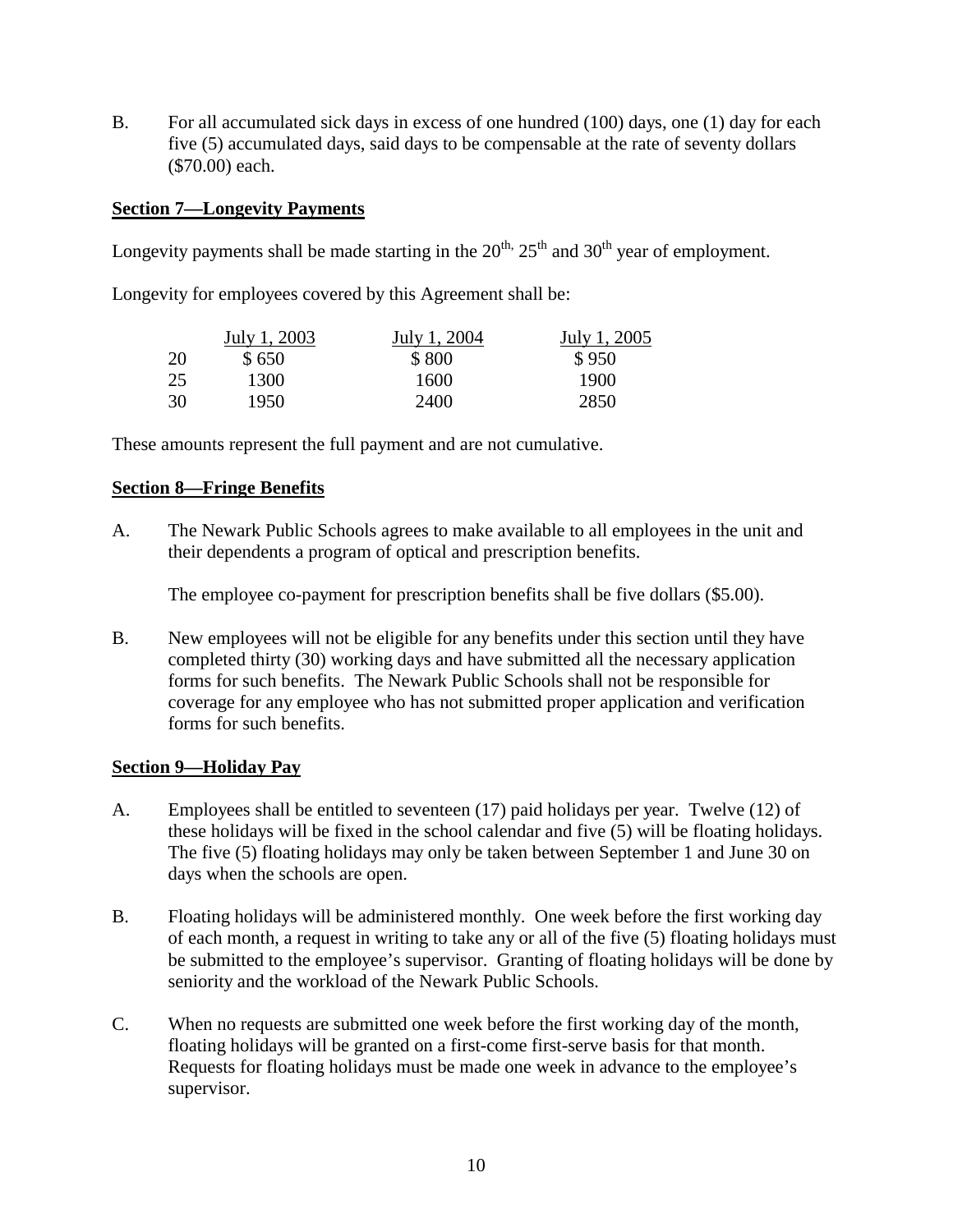D. When any of the five (5) floating holidays are not used, they will be brought back at the end of the year at the employee's daily rate for each day not used. These floating holidays will not be accumulated.

The twelve (12) holidays that will be included in the school calendar are:

 Independence Day Christmas Eve—if schools are closed Labor Day Christmas Columbus Day New Years Day Veterans Day Martin Luther King Day Thanksgiving Day Presidents' Day Day after Thanksgiving Memorial Day

#### **Section 10—Vacation**

The vacation schedule shall be based upon the employee's length of service.

A. After attaining over:

| One $(1)$ year service          | 12 Vacation Days |
|---------------------------------|------------------|
| Seven (7) years of service      | 14 Vacation Days |
| Ten (10) years of service       | 15 Vacation Days |
| Twelve (12) years of service    | 16 Vacation Days |
| Seventeen (17) years of service | 20 Vacation Days |

 All employees covered by this Agreement with ten (10) years of service shall be credited in advance with his/her vacation entitlement each July  $1<sup>st</sup>$ . All other employees shall have his/her days credited based upon the aforementioned schedule. When an employee who has been credited with his/her vacation days in advance ceases to be employed by the Newark Public Schools prior to the end of the vacation year for which he/she received vacation day credit, the employee's last paycheck will be adjusted to reflect any vacation days that were taken but not earned prior to the date that employment with the Newark Public Schools ended.

- B. 1. Within one (1) month of employee's request for vacation period, the employee shall be notified of his/her authorized vacation schedule. Whenever vacation schedule conflict, seniority will prevail. No employee will be required to reschedule his/her vacation period once it has been officially authorized except for a case of clear and obvious emergency as determined by the State District Superintendent or designee.
	- 2. Except for such cases as are approved by the Director of Facilities Support, no single vacation period shall be longer than ten (10) working days.
	- 3. Earned vacations may be accumulated up to, but not to exceed, the number of days earned for two (2) consecutive years. If, for reasons beneficial to the operation of the Newark school system and approved by the Director of Facilities Support, an employee consents to work for any or all of the employee's earned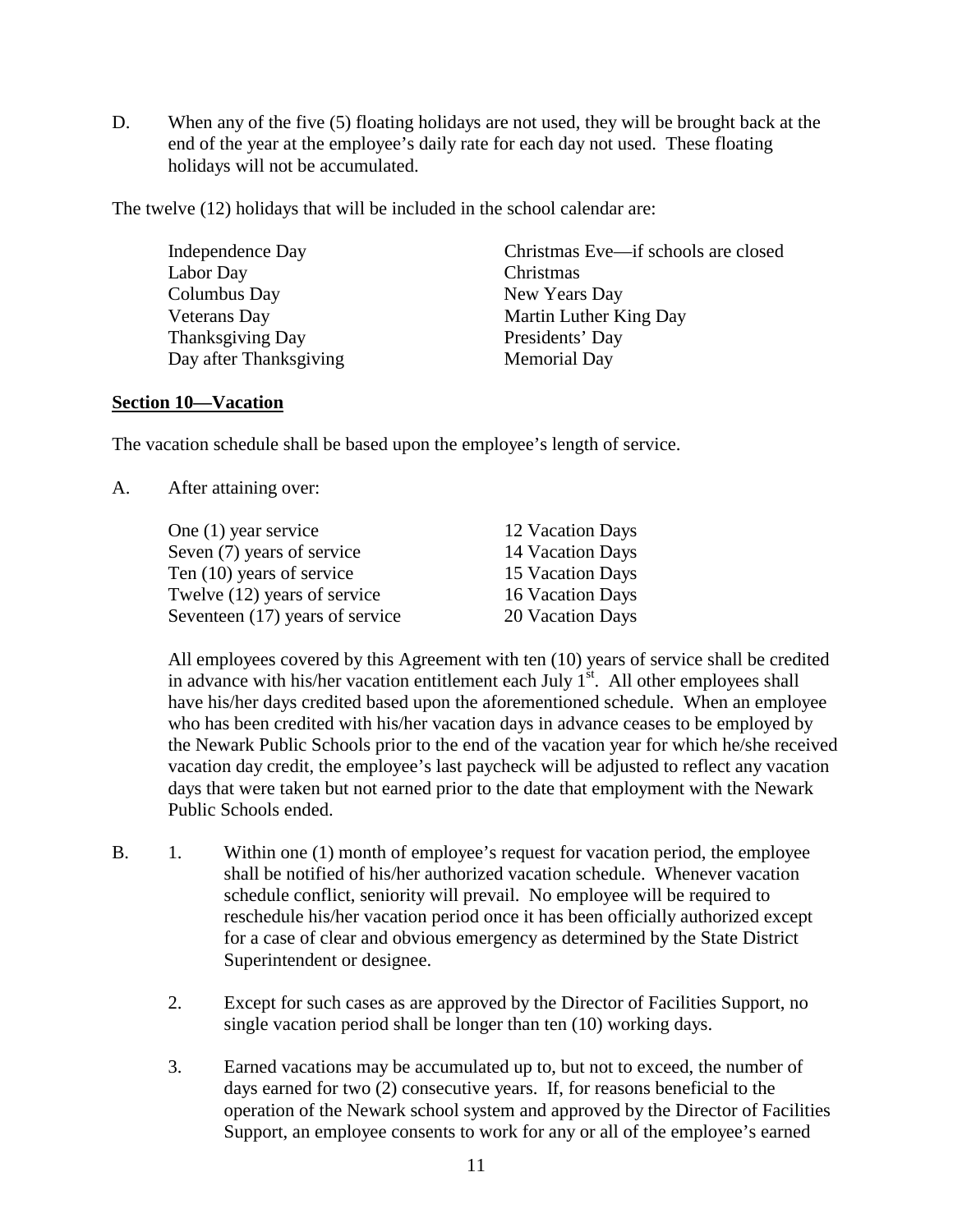vacation period, such employee shall be remunerated at the regular rate of pay. It shall be understood that such earned vacation not used by the end of the second year will be forfeited.

### **Section 11—Reporting Absences**

All bargaining unit members shall be required to report their absences to the Sub-Finder Service not later than one (1) hour prior to the start of the employee's work shift. A bargaining unit member who does not call in to report his/her absence shall be marked A.W.O.L. and be deducted accordingly.

If a bargaining unit member calls to report a late arrival, salary for that period shall be deducted in accordance with time missed based upon the current rate of pay.

Should the bargaining unit member fail to report to their assignment one-half  $(1/2)$  hour after the official starting time that employee shall be recorded absent without leave (AWOL) for the day and docked accordingly.

### **Section 12—Sign In/Sign Out**

All bargaining unit members shall be required to sign in upon arrival at school work sites and to sign out upon leaving the work site.

#### **Section 13—Transportation**

All employees must have their own car or truck. All employees will be reimbursed at the rate of sixty dollars (\$60) per month for the use of their personal car or truck provided the employee has worked more than one-half (1/2) of the scheduled work days in the month. Employees who do not travel shall not be entitled to the transportation reimbursement. Effective July 1, 2004, the reimbursement rate shall increase to seventy dollars (\$70) per month and effective July 1, 2005, the rate shall increase to eighty dollars (\$80) per month.

## **ARTICLE XI**

### **DISCIPLINARY ACTION**

The Newark Public Schools reserves the right to impose disciplinary actin for conduct including but not limited to the following infractions:

- 1. Neglect of duty.
- 2. Incompetency and/or inefficiency.
- 3. Incapacity due to mental or physical inability.
- 4. Insubordination or serious breach of discipline.
- 5. Absent without leave (AWOL) extended.
- 6. Absent without leave (AWOL) occasional.
- 7. Chronic or excessive absenteeism and/or tardiness.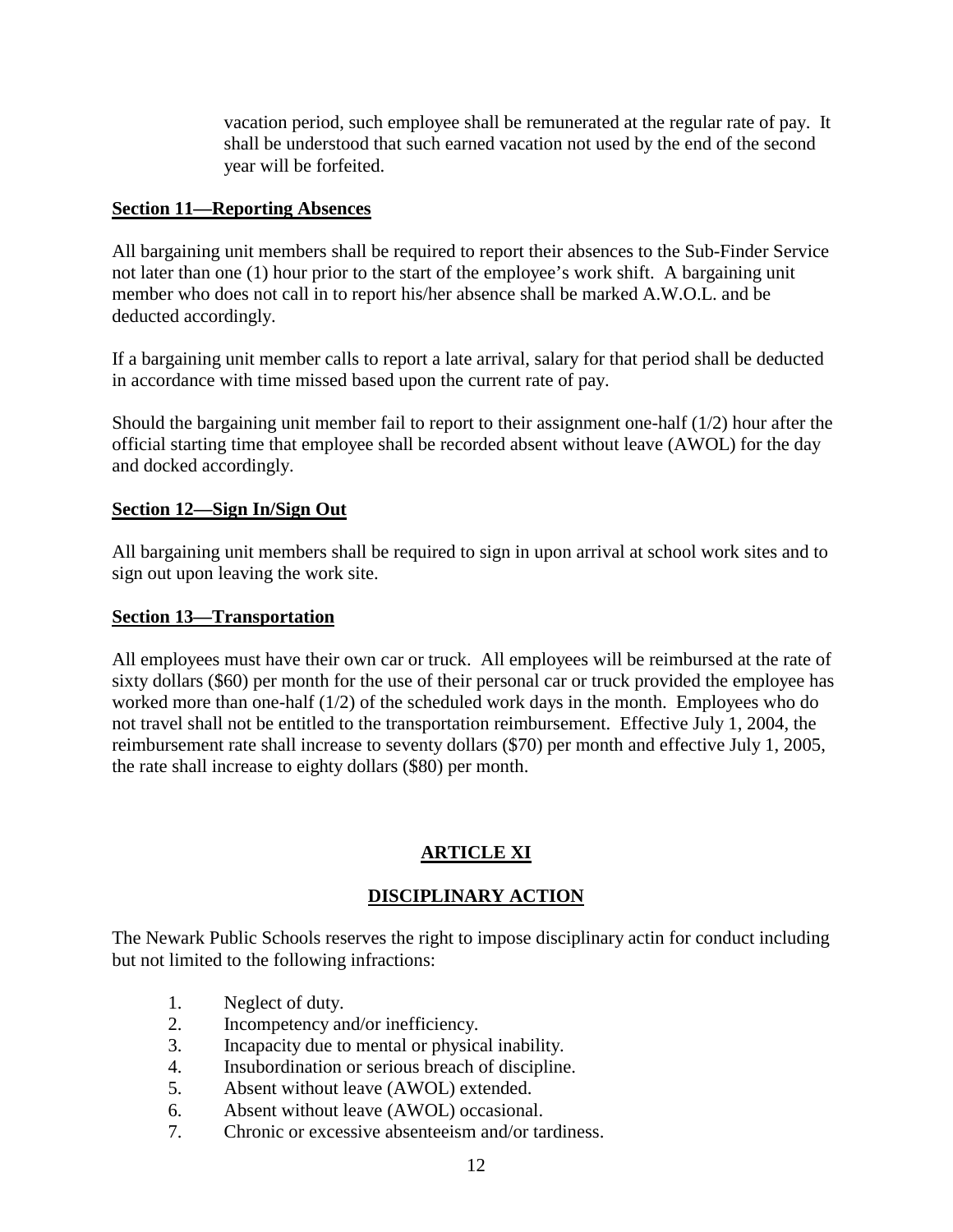- 8. Disorderly or immoral conduct.
- 9. Willful violation or any of the provisions of the Civil Service statutes, rules or regulations or other statutes relating to the employment of public employees.
- 10. The conviction of any criminal act or offense.
- 11. Negligence of or willful damage to public property or waste of public supplies.
- 12. Conduct unbecoming an employee in Public Service.
- 13. The use or attempt to use one's authority or official influence to control or modify the political action of any person in the service or engaging in any form of political activity during working hours.
- 14. Theft and/or attempt of theft of Newark Public schools time.
- 15. Theft of Newark Public Schools property.
- 16. Failure to sign/punch in or out.
- 17. Intoxication while on duty.
- 18. Tampering and/or altering official documents, e.g., time book/cards, etc.
- 19. Use and/or possession of controlled dangerous substances while on duty.
- 20. An arrest and/or indictment of a criminal act/offence.

Nothing in this article shall prevent the Newark Public Schools from imposing other disciplinary sanctions, as authorized and not prohibited by law.

The Newark Public Schools reserves the right to increase the listed penalty for specific acts or omissions if the employee has received more than two (2) disciplinary notices under this article. The Newark Public Schools reserves the right to impose any form of discipline sanction as authorized and not prohibited by law based upon it's assessment of the employee's total employment record.

#### **Penalties—Neglect of Duty**

- 1. Probation or one (1) to five (5) days suspension.
- 2. Five (5) to ten (10) days suspension.
- 3. Twenty (20) to thirty (30) days suspension.
- 4. Dismissal.

#### **Incompetency and/or Inefficiency**

- 1. Probation or one (1) to five (5) days suspension.
- 2. Five (5) to ten (10) days suspension.
- 3. Twenty (20) to thirty (30) days suspension.
- 4. Dismissal

#### **Incapacity Due to Mental or Physical Inability**

1. Suspension pending mental or physical evaluation.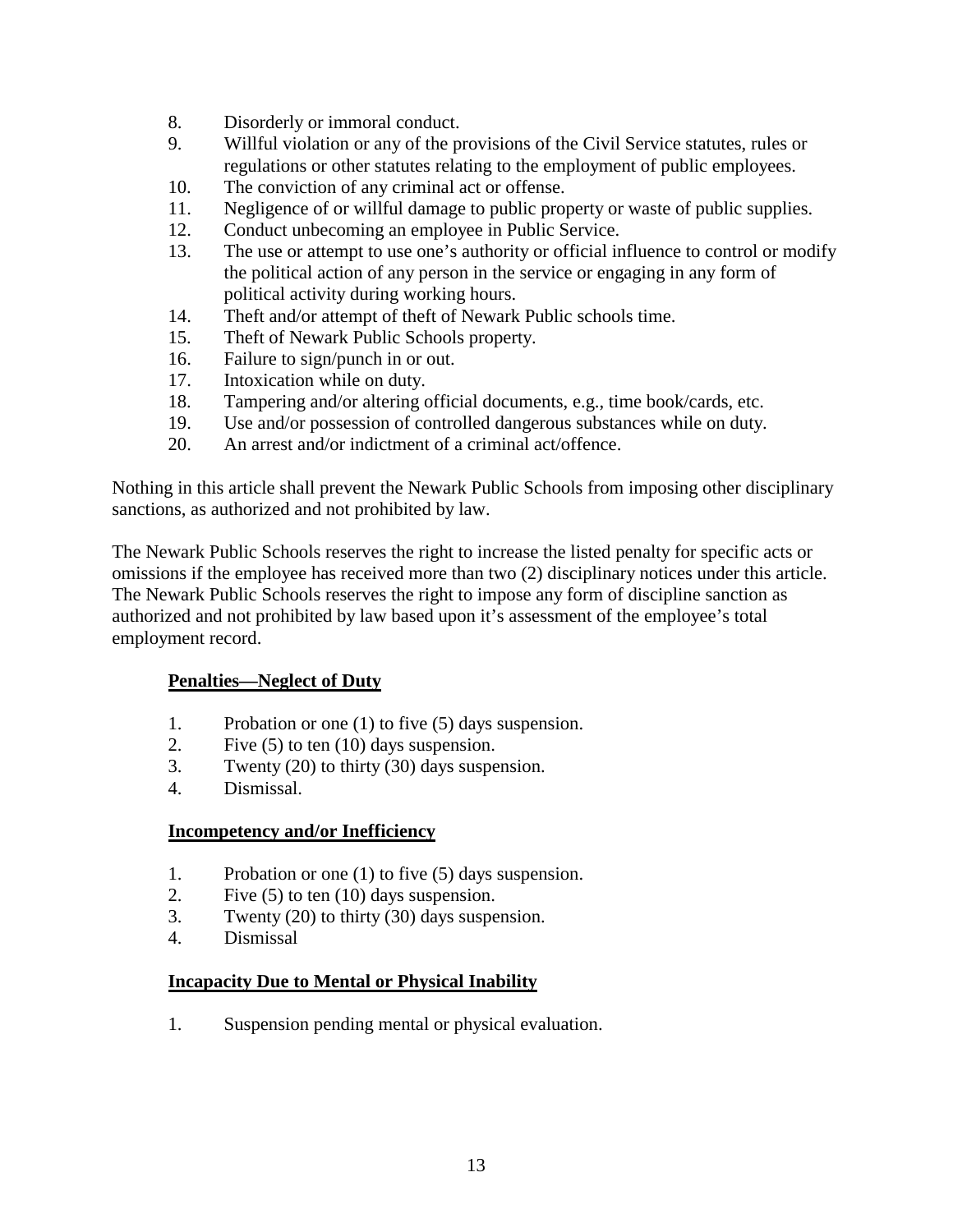## **Insubordination or Serious Breach of Discipline**

- 1. Probation or one (1) to five (5) days suspension.
- 2. Five (5) to ten (10) days suspension.
- 3. Twenty (20) to thirty (30) days suspension.
- 4. Dismissal.

## **Absent Without Leave (AWOL) Extended**

1. Extended leave is defined as per Title 4 New Jersey Administrative Code 4A:3- 6.2(b) Resignation Resulting From Unauthorized Absence.

## **Absent Without Leave (AWOL) Occasional**

- 1. Letter of Warning.
- 2. Probation and/or one (1) to five (5) days suspension.
- 3. Five (5) to fifteen (15) days suspension.
- 4. Thirty (30) to sixty (60) days suspension.

## **Chronic or Excessive Absenteeism and/or Tardiness**

- 1. Letter of Warning.
- 2. Probation and/or five (5) to ten (10) days suspension.
- 3. Twenty (20) to thirty (30) days suspension.
- 4. Forty-five (45) to sixty (60) days suspension.
- 5. Dismissal.

## **Disorderly or Immoral Conduct**

- 1. Five (5) to ten (10) days suspension.
- 2. Fifteen (15) to twenty (20) days suspension.
- 3. Thirty (30) to forth-five (45) days suspension.
- 4. Forty-five (45) to sixty (60) days suspension.
- 5. Dismissal.

### **Willful Violation of any of the Provisions of The Civil Service Statutes, Rules/Regulations of Other Statutes Relating to the Employment of Public Employees.**

- 1. Letter of Warning.
- 2. One  $(1)$  to five  $(5)$  days suspension.
- 3. Ten (10) to twenty (20) days suspension.
- 4. Twenty (20) to thirty (30) days suspension.
- 5. Dismissal.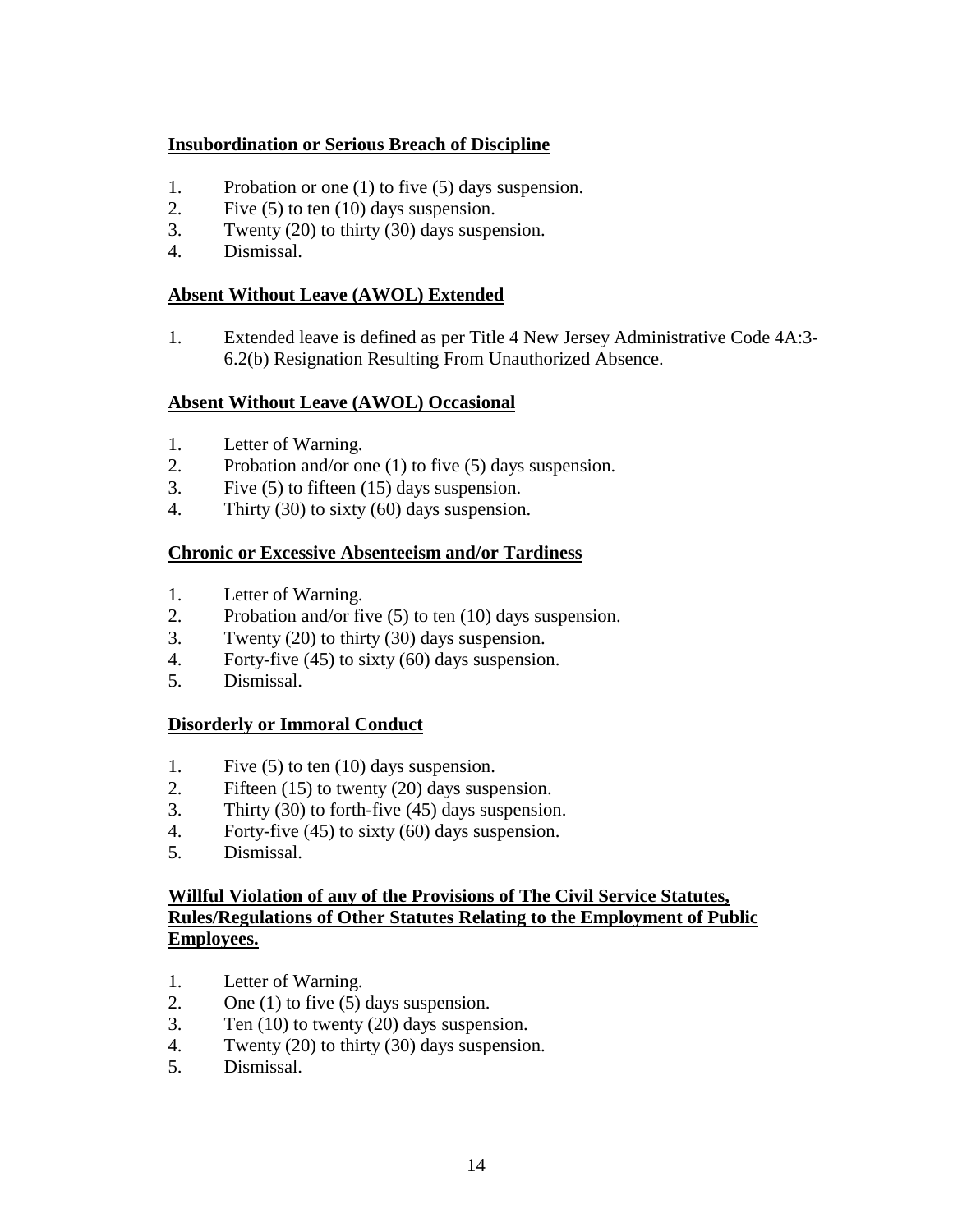## **An arrest and/or Indictment of a Criminal Offense**

1. Suspension without pay pending outcome of charges.

### **The Conviction or any Criminal Act or Offense**

1. Dismissal.

### **Negligence of or Willful Damage to Public Property or Waste of Public Supplies**

- 1. Letter of Warning.
- 2. Probation and/or one (1) to five (5) days suspension.
- 3. Five (5) to ten (10) days suspension.
- 4. Twenty (20) to forty-five (45) days suspension.

### **Conduct Unbecoming an Employee in the Public Service**

- 1. Probation and/or five (5) to ten (10) days suspension.
- 2. Twenty (20) to thirty (30) days suspension.
- 3. Thirty (30) to forty-five (45) days suspension.
- 4. Dismissal.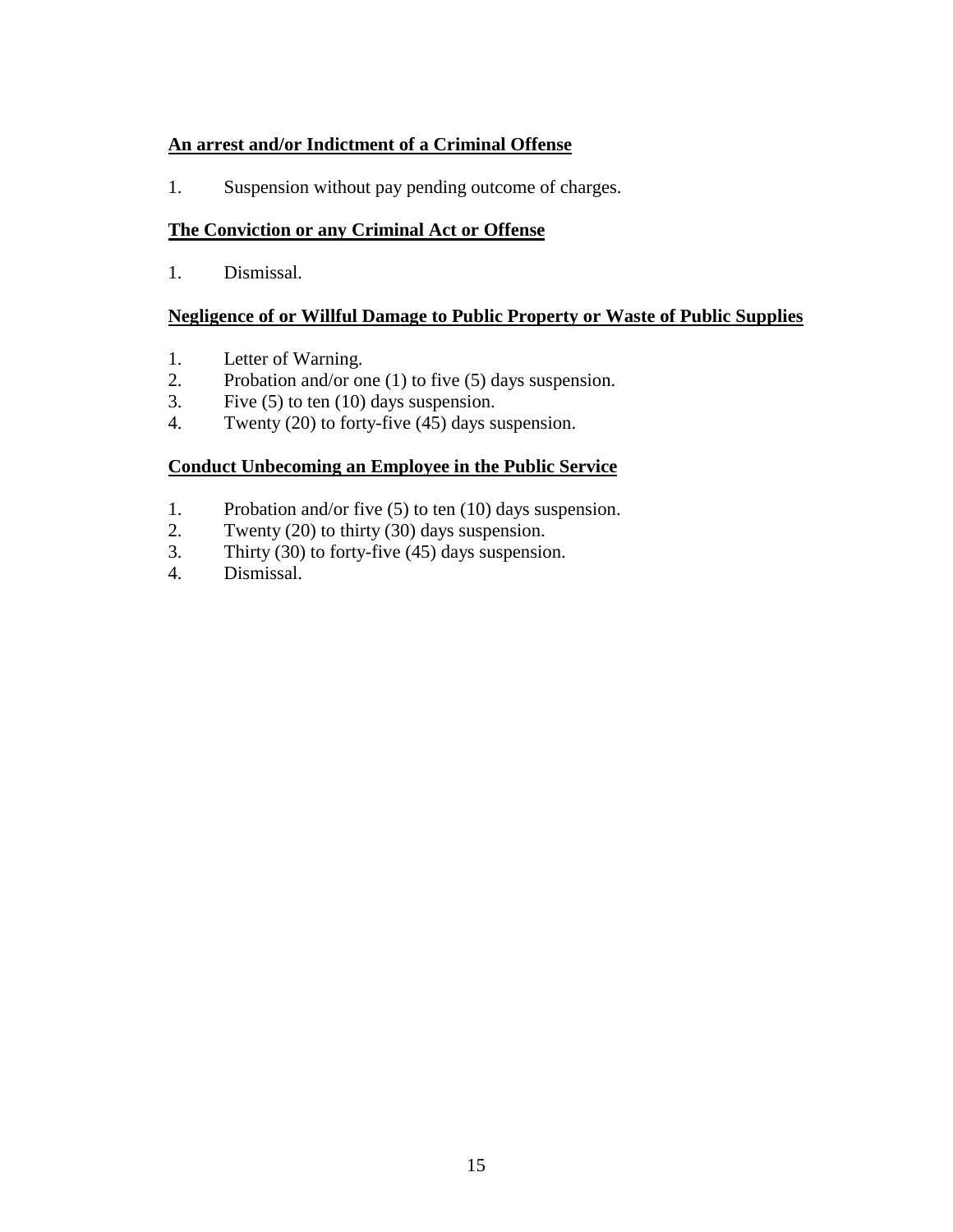# **ARTICLE XII**

## **SALARIES**

## A. Wages

| DAY JOURNEYMAN                | 2003-2004 | 2004-2005 | 2005-2006 |
|-------------------------------|-----------|-----------|-----------|
| <b>Position</b>               |           |           |           |
| <b>Bricklayer</b>             | 60,652    | 62,472    | 64,292    |
| Carpenter                     | 62,501    | 64,321    | 66,141    |
| Electrician                   | 63,801    | 65,621    | 67,441    |
| Glazier                       | 60,421    | 62,241    | 64,061    |
| <b>HVAC</b> Mech              | 60,242    | 62,062    | 63,882    |
| <b>Mason Helper</b>           | 57,195    | 59,015    | 60,835    |
| <b>Mason Plasterer</b>        | 60,652    | 62,472    | 64,292    |
| Painter                       | 59,705    | 61,525    | 63,345    |
| Plumber                       | 62,062    | 63,882    | 65,702    |
| Roofers                       | 63,953    | 65,773    | 67,593    |
| <b>Sheetmetal Worker</b>      | 62,873    | 64,693    | 66,513    |
| Steamfitters                  | 62,757    | 64,577    | 66,397    |
| <b>Thermostat Mechanic</b>    | 62,062    | 63,882    | 65,702    |
| Foreman of Carpenters         | 69,326    | 71,601    | 73,421    |
| Foreman of Electrical Workers | 70,626    | 72,901    | 74,721    |
| Foreman of Glazing            | 67,246    | 69,521    | 71,341    |
| Foreman of Plumbers           | 68,887    | 71,162    | 72,982    |
| Foreman of Sheetmetal Workers | 69,698    | 71,973    | 73,793    |
| Supervisor of Masons          | 67,477    | 69,752    | 71,572    |

# B. Foreman Differential

Foremen shall be paid the following rates per hour above the journeyman rate plus the appropriate shift differential.

| 2003-04 | \$3.75 |
|---------|--------|
| 2004-05 | \$4.00 |
| 2005-06 | \$4.00 |